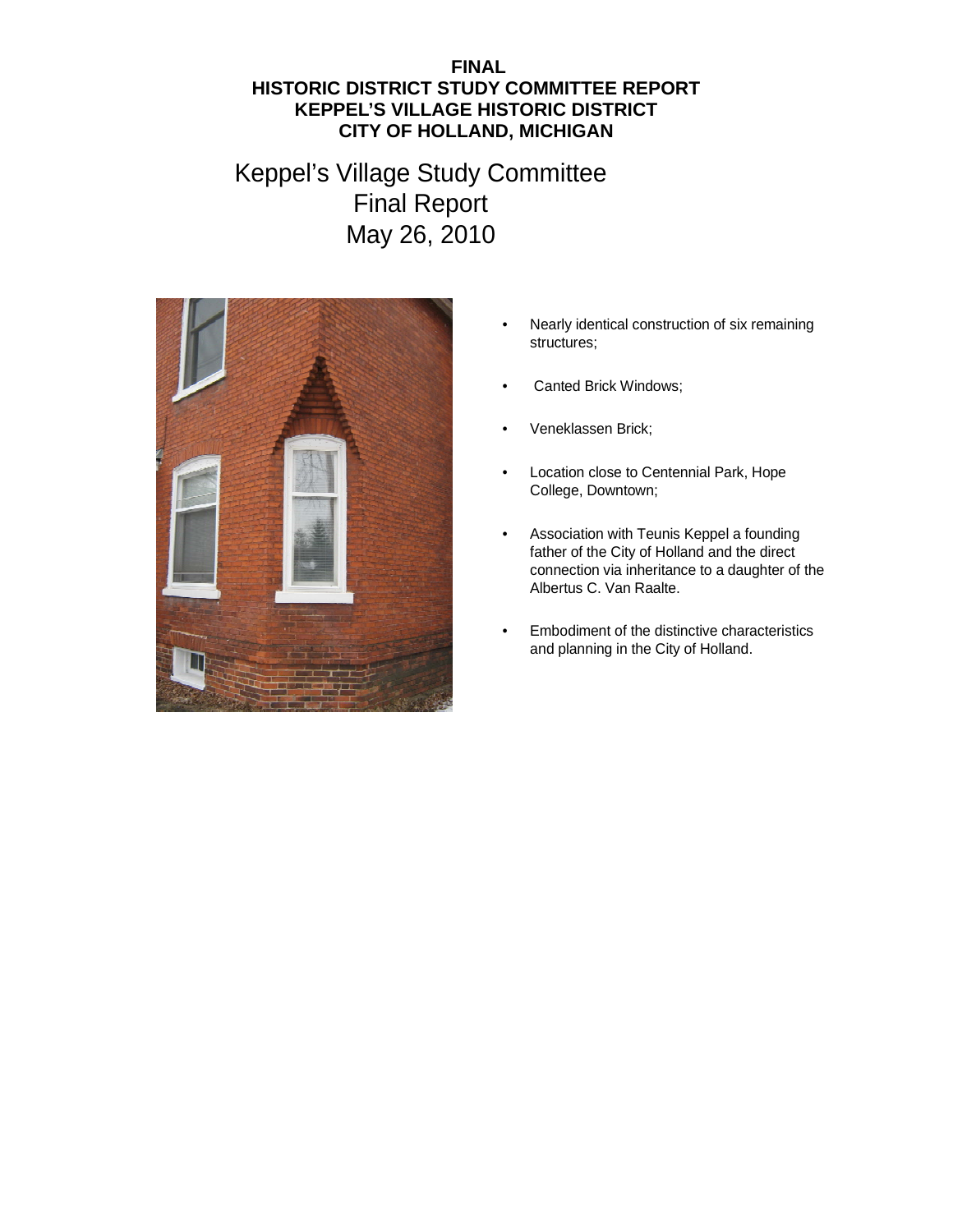## **May 26, 2010 Executive Summary:**

The Keppel's Village Study Committee (KVSC) Final Report which follows is a culmination of review and research by staff, the committee and an intern during the fall of 2009. The KVSC unanimously concluded to recommend to Holland City Council that the seven identified as the Keppel's Village Historic District be designated as a local historic district. This district would include six contributing properties and one non contributing property.

In accordance with the provision of Michigan State statute P.A. 169 the KVSC completed and transmitted the preliminary study committee report and noticed a public hearing on April 22, 2010. At this public hearing no property owners were present, no written correspondence was received. At the close of this public hearing, although not required by statute; property owners would be noticed a second time of the Planning Commission's meeting on May 11, 2010 when the KVSC report would be on the agenda and PC would be asked for support of the proposal for district designation. Again no property owner was present nor was any written communication received from any of the property owners. The next step in this process is for consideration of the district designation by City Council.

In addition to local public hearings staff at the State Historic Preservation Office in Lansing reviews the report to assure there is adequate support to recommend historic designation and compliance with the regulations of the Michigan State statute. One comment from staff at the SHPO was received. This comment noted the presence of specific foliage and trees on the property and questioned if these plantings would be plotted as historic landscape features on the district map. The KVSC responded that the local ordinance does not regulate planting of this nature and the features would not be specifically mapped in this document.

Members of the KVSC recognize opposition to historic district designation exists and generally property owner's object to infringement of their property rights; fear of increase cost of maintenance or increase in property taxes and the additional layer of approval by the historic district commission. It is true that review according to the local historic district guidelines and the Secretary of the Interior's Standards for Rehabilitation is required for exterior alterations but not ordinary maintenance of the property. Advantages in the long term of historic district designation will protect the unique architectural and historical characteristics of the properties that stand as a testament to the history of Holland. Approaching the properties for the long term indicates they can continue to share their unique features and be a part of the vital fabric of the central city. The KVSC urges City Council to designate the properties as a historic district.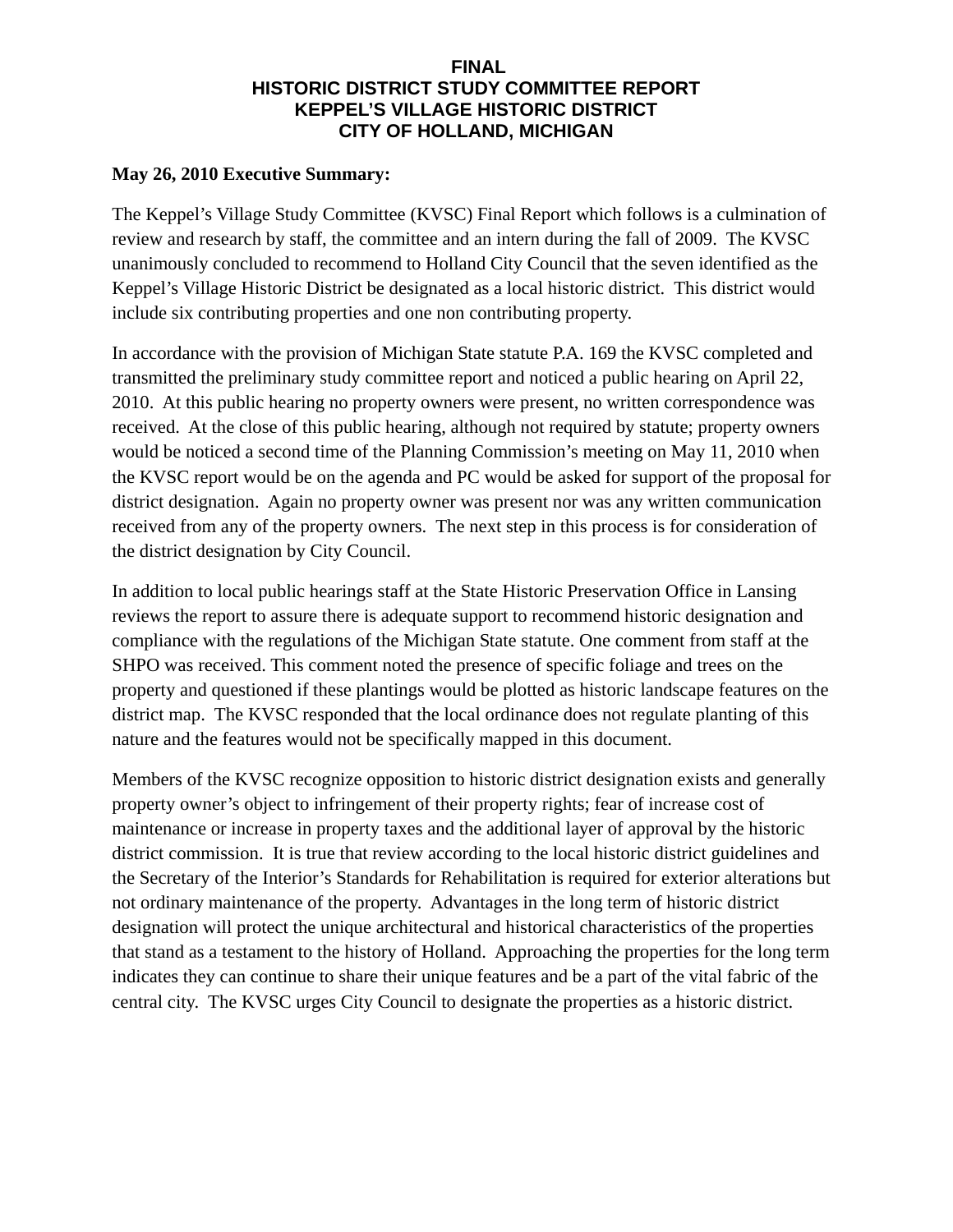## **Final Report Submitted to City Council May 26, 2010**

#### **Charge of the Historic District Study Committee**

The Historic District Study Committee was appointed by the Holland City Council on October 21, 2009, pursuant to the Holland City Code of Ordinances Article XV Historic Districts and Historic District Commission, as amended. The Historic District Study Committee is a standing committee charged with conducting the duties and activities of a study committee on a shortterm basis. These duties include conducting an inventory of resources, research and preparation of a preliminary historic district study committee report for a proposed historic district.

The Keppel's Village Historic District is located within the City of Holland's, National Register Holland Historic District Addition (nomination May 15, 1989) although these structures were not included under the protection of a local district previously. The structures are very distinct as each was built of Veneklassen brick, locally manufactured in West Michigan. Each structure also has the unique feature of a canted window in the side front façade of the structure. As six of the original seven identically constructed structures remain in good condition it is important to identify and designate the architectural and historical character of the houses in the City of Holland. Protection under a local historic district will retain exterior character defining features of these historical structures as detailed herewith.

#### **Study Committee Members**

*Monica Donnelly,* Community volunteer. Monica served for six years on the Historic District Commission and chaired the Washington Boulevard Historic District Study Committee. She attended the National Alliance of Preservation Commissions conference in Pittsburg in 2002 and attended numerous Michigan Historic Preservation Network conferences over the past decade. Monica resides in a beautifully preserved Italianate home on the prominent Washington Boulevard in the district where she has also created an infamous master Victorian garden.

*Derek Emerson,* is the Director of Events and Conferences at Hope College and was raised in Holland. He is currently the city of Holland representative on the Tulip Time Board of Directors. In addition to his undergraduate degree from Hope College, he received a Masters in Professional Writing from Western Michigan University. He and wife chose to move their family into a very old home which will keep them busy for years to come.

*Jim McKnight,* resides in the Holland Historic District and is currently serving on both the Historic District Commission; most recently as past chairman, and as a member of the Planning Commission of the City of Holland. Jim is a neighborhood advocate. Professionally Jim is an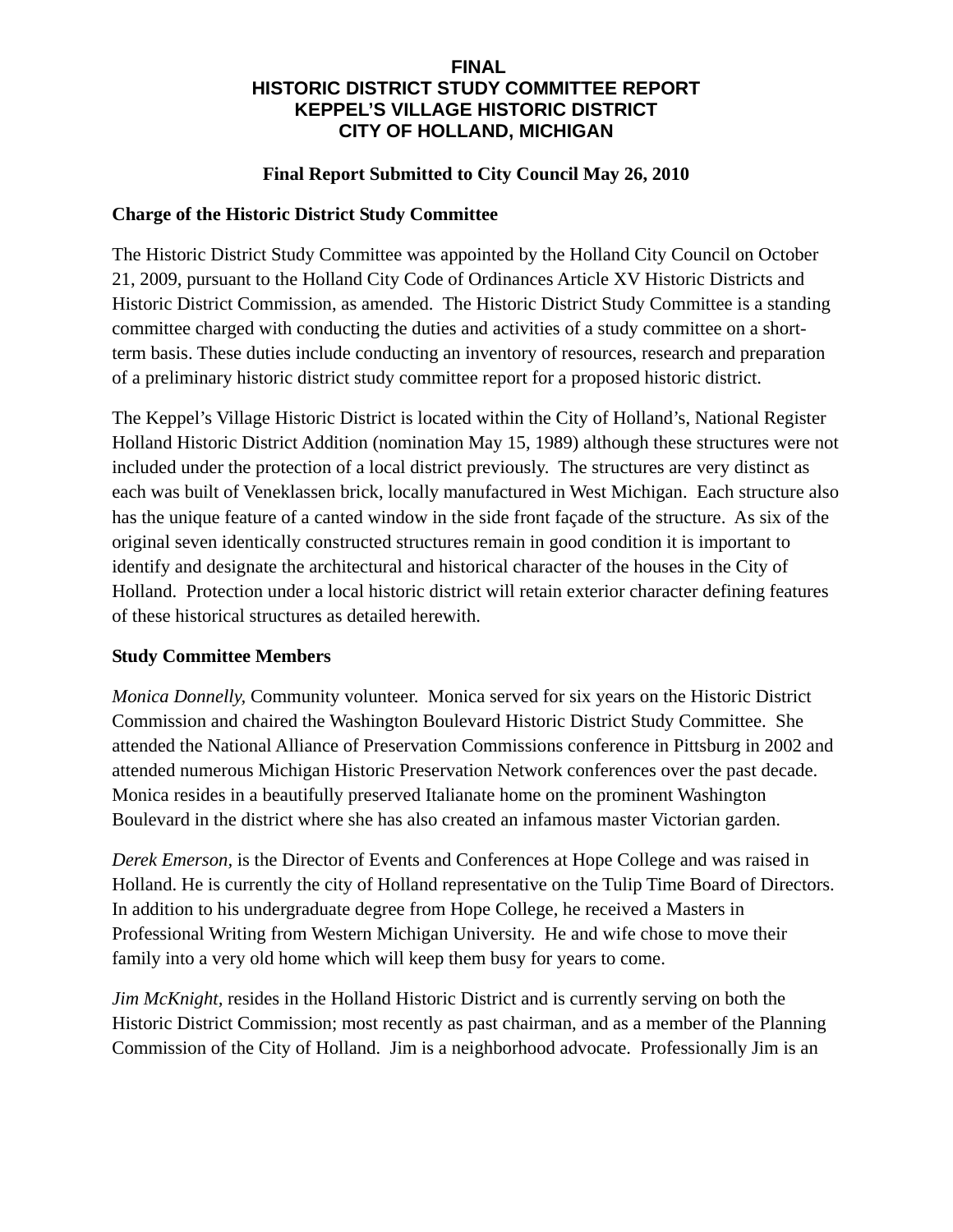engineer and designer and currently is the director of special services at the Michigan Works Program for the State of Michigan.

*Jay Peters,* has been in public service for over twenty years. Jay is a native of Holland, matriculated from Hope College and began his volunteer service with the Historic District Commission serving as Chairman; lead a committee to secure the coveted All America City award for Holland in 1996, served on the Planning Commission and most recently was elected to City Council. Jay resides in the district and is a voice for neighbors, planning, sustainability, safety, culture and preservation.

*Deb Sterken,* has been active in community affairs for many years including chairing the committee to plan and construct Friendship House, a caring housing community located at Western Theological Seminary. Deb serves on the board of HomeCor, a local non-profit that assists very low income homeowners with home rehabilitation, including replacement of major appliances. Deb and her family reside in the historic home of John Cappon, President of the Cappon Bertsch Leather Company.

*Harv Vanden Bosch,* is a registered architect and has been interested in preservation for many years. A past member of the Historic District Commission, Harv and his wife at retirement moved twenty blocks closer to downtown to live a walking lifestyle in the central city neighborhood near Hope College and directly across the street from Keppel's Village.

*Leanne Van Dyk,* is the current Chairman of the Holland Historic District and is passionate about the walking community and how preservation plays a key role in healthy communities and healthy lifestyles. When Leanne is not volunteering she is the Dean and Vice President of Academic Affairs-Professor of Reformed Theology at Western Theological Seminary in Holland.

## **Name of the Proposed District**

Keppel's Village Historic District was named for the developer of this tract of homes, Teunis Keppel who was a compatriot of the founder of the City of Holland, Albertus Van Raalte. This was also the popular name given to this row of houses as reported in the *Ottawa County Times* at the time the houses were built.

## **Proposed Boundaries of the Historic District**

The proposed district is within Section 29, Town 5 North, Range 15 West, Block 58 of the Plat of the Village (sic) of Holland. The District consists of platted lots 1, 2 and 10 of block 58, the original plat of the village of Holland plus lot 9 except the west 10 feet, or Property Parcel Numbers: 70-16-29-379-006, 70-16-29-379-009, 70-16-29-379-010, 70-16-29-379-011, 70-16- 29-379-012, 70-16-29-379-013. The proposed district is better described as the lots fronting the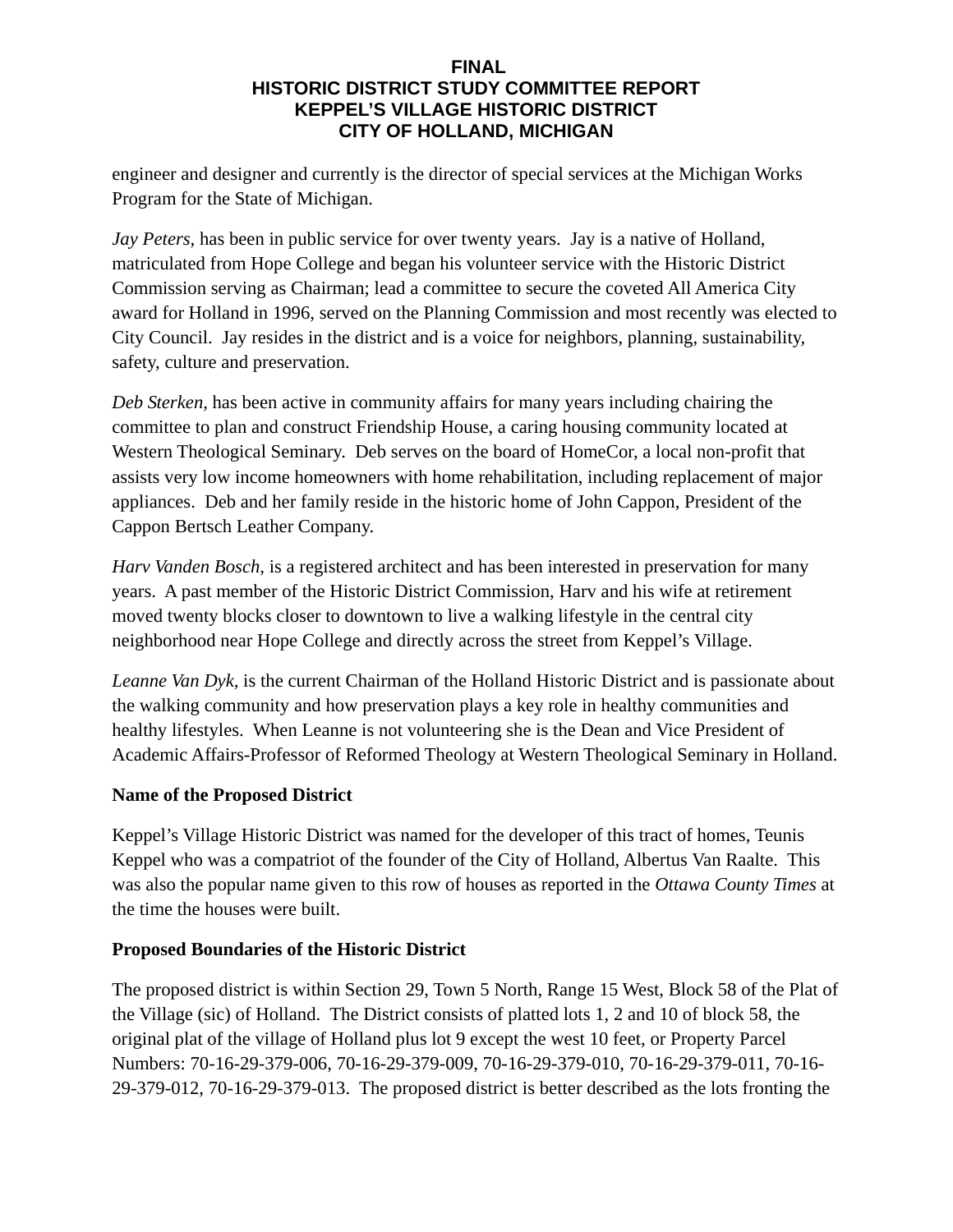west side of Central Avenue between 13<sup>th</sup> Street and 14<sup>th</sup> Street as well as the first lots to the west of these lots on the same block on both  $13<sup>th</sup>$  and  $14<sup>th</sup>$  streets. The district includes the lot on the northeast corner of 13<sup>th</sup> Street and Central Avenue that is occupied by a duplex constructed in 1966. The proposed district boundaries are shown on the attached map.

## **Boundary Justification**

The proposed boundary includes the six remaining houses constructed for Teunis Keppel and known as Keppel's Village. The boundary includes the site of the seventh house which is no longer standing since it was destroyed by fire. All six brick houses are on adjacent lots, four of the six facing Central Avenue, one house faces  $14<sup>th</sup>$  Street and is adjacent to the others at the side and rear. The sixth house faces  $13<sup>th</sup>$  Street and is adjacent to the others at the rear of the lot.

 The Keppel's Village Historic District is located within the City of Holland's, National Register Holland Historic District Addition (nomination May 15, 1989). The properties are just outside of and not included within the City's Historic District addition as established in 1994. This portion of the City was laid out in the classic grid pattern. The west side of the block, within which the district is proposed, fronts on a primary artery street with intermixed commercial-residentialinstitutional buildings.

The City's established historic district east of River Avenue ends at the northeast corner of  $13<sup>th</sup>$ Street and Central Avenue and extends west through the middle of the block to the north and then the boundary turns south across River Street a half block to the west. The area proposed for the Keppel's Village Historic District is two blocks south of Centennial Park and the immediate neighborhood is primarily residential with some small-scale commercial intermixed as well as community institutional uses such as churches and public buildings. The area's variety in size, scale and architectural styles contributes to the heterogeneous character of the neighborhood.

The cultural resources of the Keppel's Village District consist primarily of six nearly identical, two-story brick houses, four of which are built on adjacent lots facing Central Avenue on the west side of Central Avenue and two houses placed symmetrically around the corners facing 13<sup>th</sup> Street on the north side of the block and  $14<sup>th</sup>$  Street on the south side of the block. There is one

non-contributing house on the corner of  $13<sup>th</sup>$  Street and Central Avenue that was constructed in 1966 in place of the original brick house that was destroyed by fire. The six houses are the survivors of seven that were all constructed between 1890 and 1896 using the same design or the reverse of that design. These houses appear to have been an early attempt to provide affordable housing for small shop keepers, business managers, artisans and skilled workers.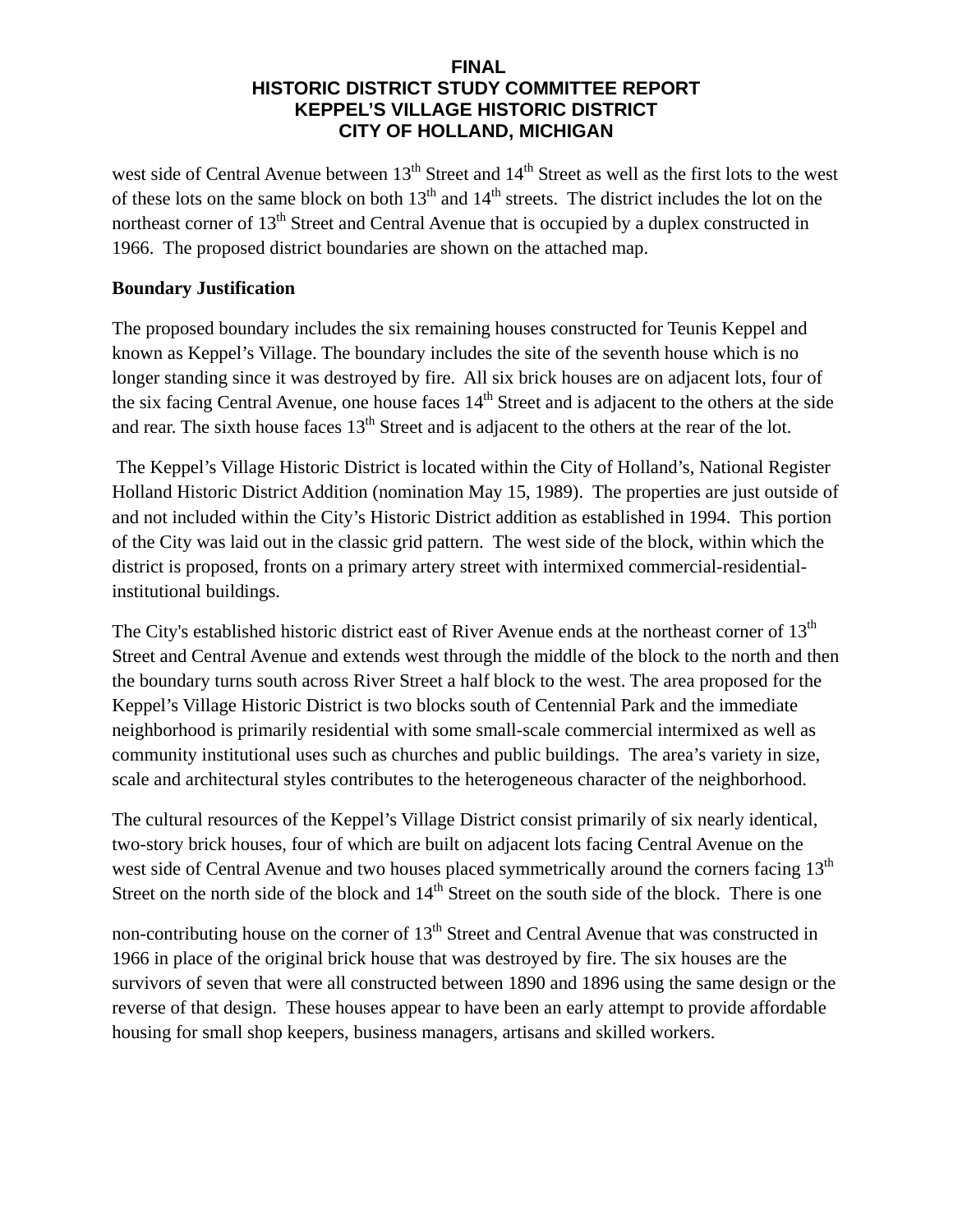The architecture of the buildings themselves reflects significant influence from the community's Dutch cultural heritage. Of particular note is the use of bricks from the Veneklassen brick company, a local institution and the primary source of brick for construction within fifty miles of Holland.

## **Inventory**

A photographic inventory of the proposed district was conducted in October and November of 2009. Copies of the inventory are located at the City of Holland Community and Neighborhood Services Department in City Hall, and at Eastern Michigan University Department of Geography and Geology, Ypsilanti, Michigan.

## **List of Architectural Resources**

Basic description of the primary resources which include details common to all the buildings: All six of these houses were built to either an identical plan or a reverse of that plan. Exterior:

Each house has a brick foundation extending approximately three feet below grade to a concrete footing with in a Michigan basement (generally defined as – A former crawl space which has been dug out, generally to a depth of 5 to 7 feet to allow a basement). The excavation begins approximately 2 feet in from the inside of the existing foundation walls in order to preserve the soundness of the existing foundation walls and footings. The foundation extends upward to a water table composed of three corbelled rows of brick. Within the water table are basement windows and often an exterior below grade door at the rear of the building. There is always one basement window centered in the façade, one below the bay, one in the end of the "L" wing, one in each side of the rear wing and two in the end of the rear wing.

 The two-story portion of each building has a facade gable and is L-shaped with a very short, protruding two foot, "L" wing on the side opposite of the porch. There is one first-floor window in this wing and two second-floor windows. The façade has one wide central window on the first floor with a similar window directly above on the second floor. The façade has two angled corners on either side of the first floor with a window. These two windows each have a

corbelled corner arch above to square off the second floor. The front porch roof often obscures this corbelling on one side. The porches all have a flat roof with a short, five-foot high door from the sidewall of the second floor. The main door to the house is parallel to the façade at the rear of the porch and enters the single-story side gallery which extends back to a large rear, single-story wing. Just past the porch there is a cant sided one-story bay with corbelling at the top of the side walls forming brackets to support a square side gable roof, which return back to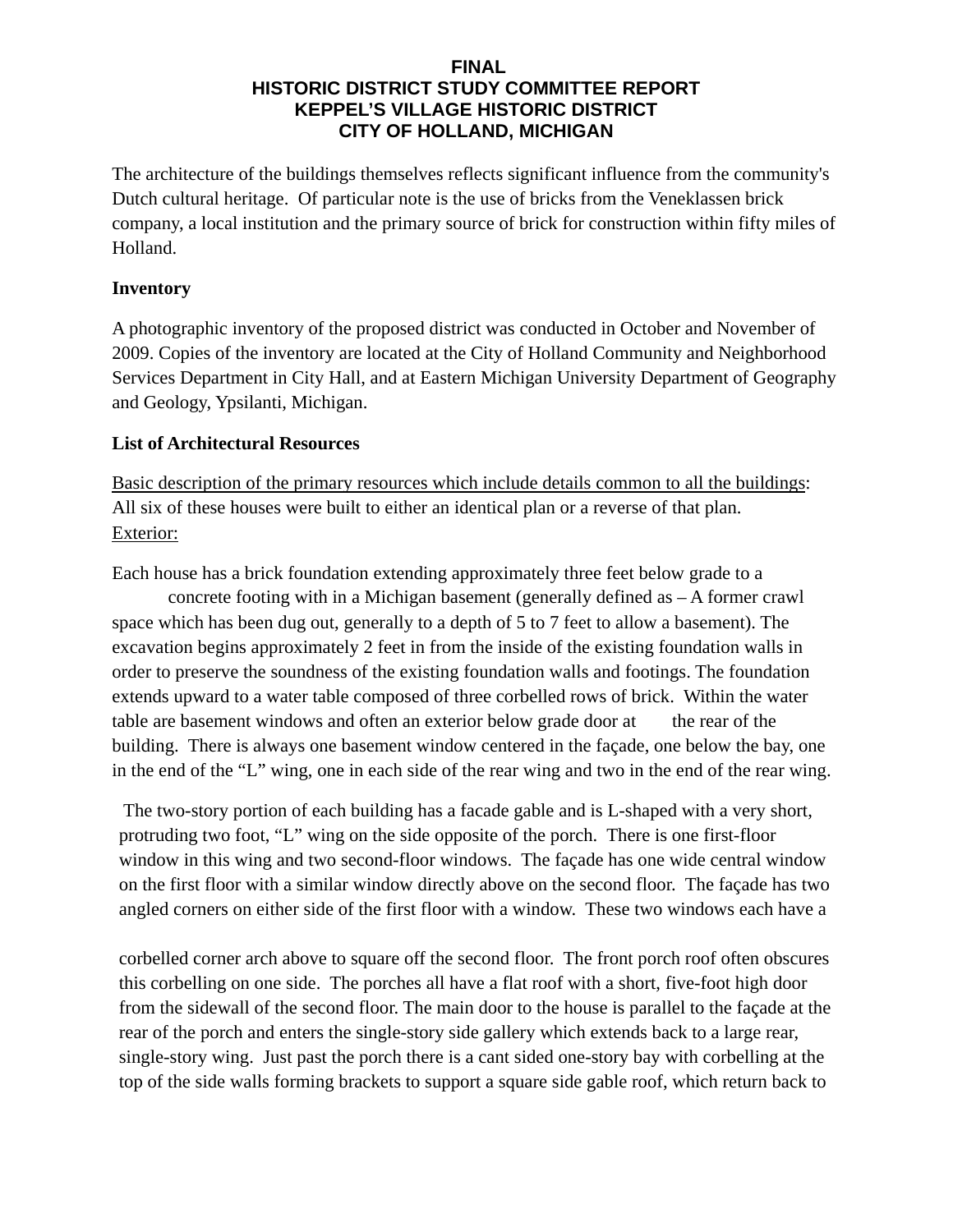the main wall of the two-story portion of the house in a T shape. Above the single-story roof, there are two square windows in the main wall of the building. To the rear of the first floor bay there are usually two windows. Usually the rear wall of the building has two windows bracketing a central door and often a basement door off-set to one side below one of the windows. There is also a window off-set to one side in the gable end single story attic. The remaining side wall of the one-story rear wing usually has two windows.

Each exterior door and window has a soldier brick arch flush to the wall and each window has a protruding concrete or limestone sill. The first and second floor window frames are square with fine inset ornamental leaf and vine detailing in the frame head. The basement windows are sets of three, square eight by eight-inch ribbon windows. The house windows are typically one over one with the upper sash being square and the lower sash being three times the height of the upper sash. The two façade windows and the bay window are about one-third wider than the rest of the windows in the house. Originally the front door and the second floor door to the porch roof each had two arch-topped lights in the upper half. Details of each porch vary considerably from house to house. Virtually all exterior windows on the first and second floors have been fitted with aluminum storm windows. The basement windows often still retain their original wood frame storms.

#### Interiors

Basically, from the front porch, there is a square twelve by twelve-foot entry hall with a bay window. Immediately to the interior side of the entry door is a parlor measuring twelve feet deep by fifteen feet wide, located in the façade. To that same side of the entry hall, extending into the "L" wing is a ten by fourteen-foot bedroom. Directly back from the entry hall, is a dining room measuring about twelve by twelve. Continuing to the rear of the house is a kitchen; originally this must have measured about twelve feet deep by twenty-four feet wide. To the side of the dining room is another twelve by twelve bedroom. There is no consistency between the houses as to the location of the stairways to the second floor or basement. The second floor usually consists of a hall at the top of the stairway with a ten by twelve bedroom to one side and a large twelve by fifteen bedroom in the façade end over the parlor. There was originally an attic above the single-story rear portion of the house with one window.

Only the entry hall, front parlor and dining room have any fine woodwork. There is usually a three-piece baseboard with ornamental quarter-turned or three-quarter turned corner beads extending about two feet above the baseboard at each corner. In these rooms the door and window casings have ornate square rosettes in each corner. The remainder of the woodwork throughout the house is plain and narrow with mitered corners.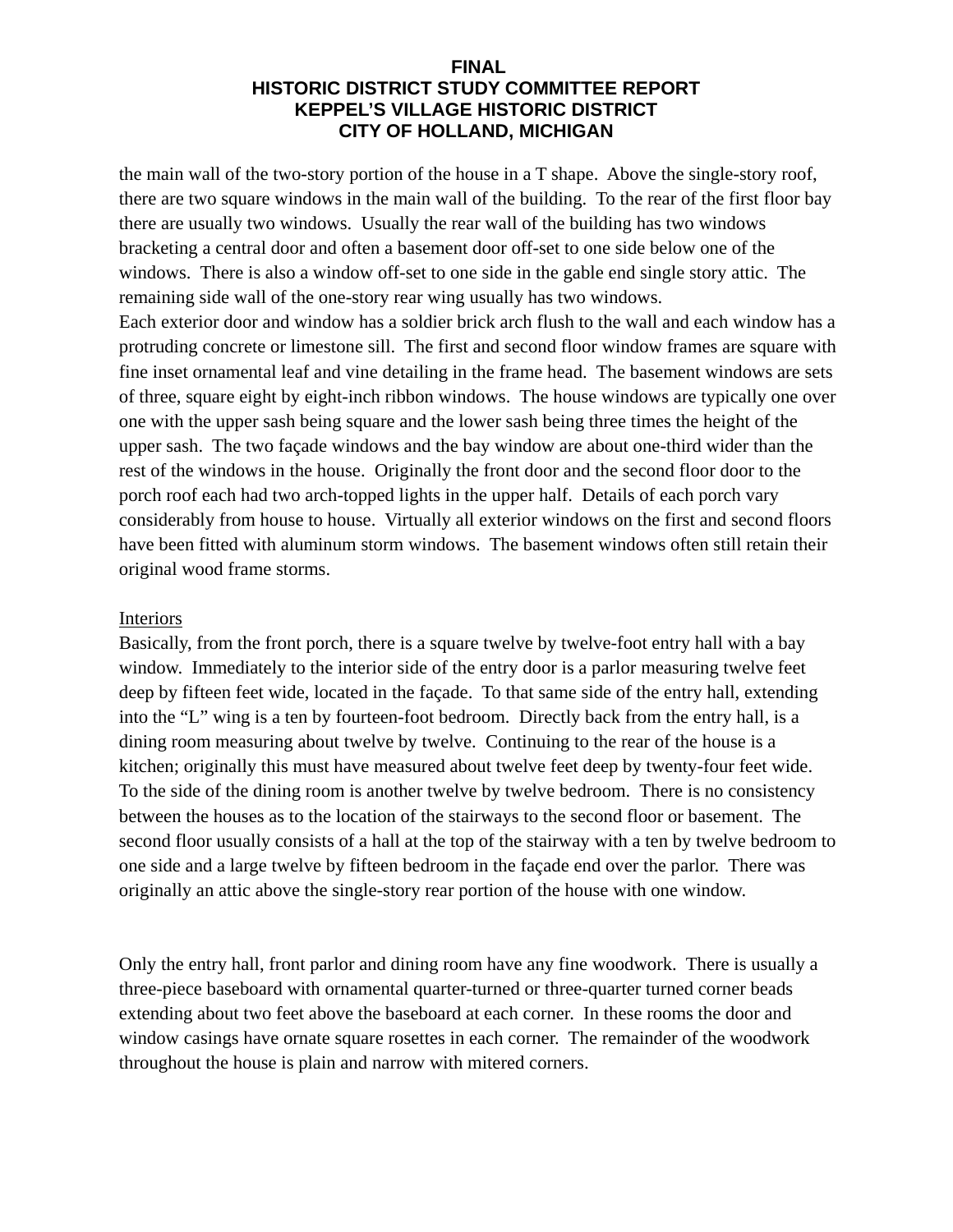Originally there was a plaster arch between the front hall and the front parlor. The floors in the three entry rooms appear to be a course-grained hardwood. The remainder of the flooring seems to have been pine. The front porch ceilings are one-inch beaded boards. Upon inspection very few of the window sashes are original. Most appear to have been replaced after 1950.

#### Individual Description of Each Resource:

Central Avenue (formerly Market Street), north to south, west side only:

318 Central Avenue; is unique in that the first floor of the south wing has two windows; the western window is typical while the eastern window is square with small three over one panes. On the north elevation, the dining room has two windows side-by-side. The vinyl sided porch on the northeast corner has craftsman style three over one windows. This building is contributing (photos 0513, 0514) but an aluminum sided porch has been added to the west elevation that is not contributing. This rear porch has four sets of awning windows across the west elevation, two sets on the south elevation, and this addition overlaps the side of the main building so that there is a set of aluminum awning windows facing east.

The two-car pyramid roof garage in the northwest corner of the lot was built after 1902 but before 1948 and is also contributing. (photo 0516) The garage has eight-inch cedar siding and is painted white. This structure has three simple square windows and a side door. The main garage door is an overhead type replacement.

This lot features a row of shrubs and small trees along the rear lot line. There is a street tree between the sidewalk and the curb and a couple of smaller trees along the lot-line between this house and 324 Central Avenue.

324 Central Avenue; this building has a stucco sided porch on the northeast corner. The porch windows are one-over-one aluminum storms. There is a chimney to the west of the bay on the north elevation. A large fifteen by ten-foot shed dormer has been added to the west elevation of the second story on the south side of the roof peak. This dormer has two modern windows and appears to have eight-inch cedar siding painted white. A cement porch with a simple wood railing has been added to the south elevation for a door. This door was cut into the wall half-way through the western most side window. Part of the window brick-work is still visible in the wall. The original rear door in the west

elevation has been sided over with vinyl siding within the door frame. The entry to the basement stair is in the west elevation to the north of the former door opening. The building is contributing (photos 0511, 0512).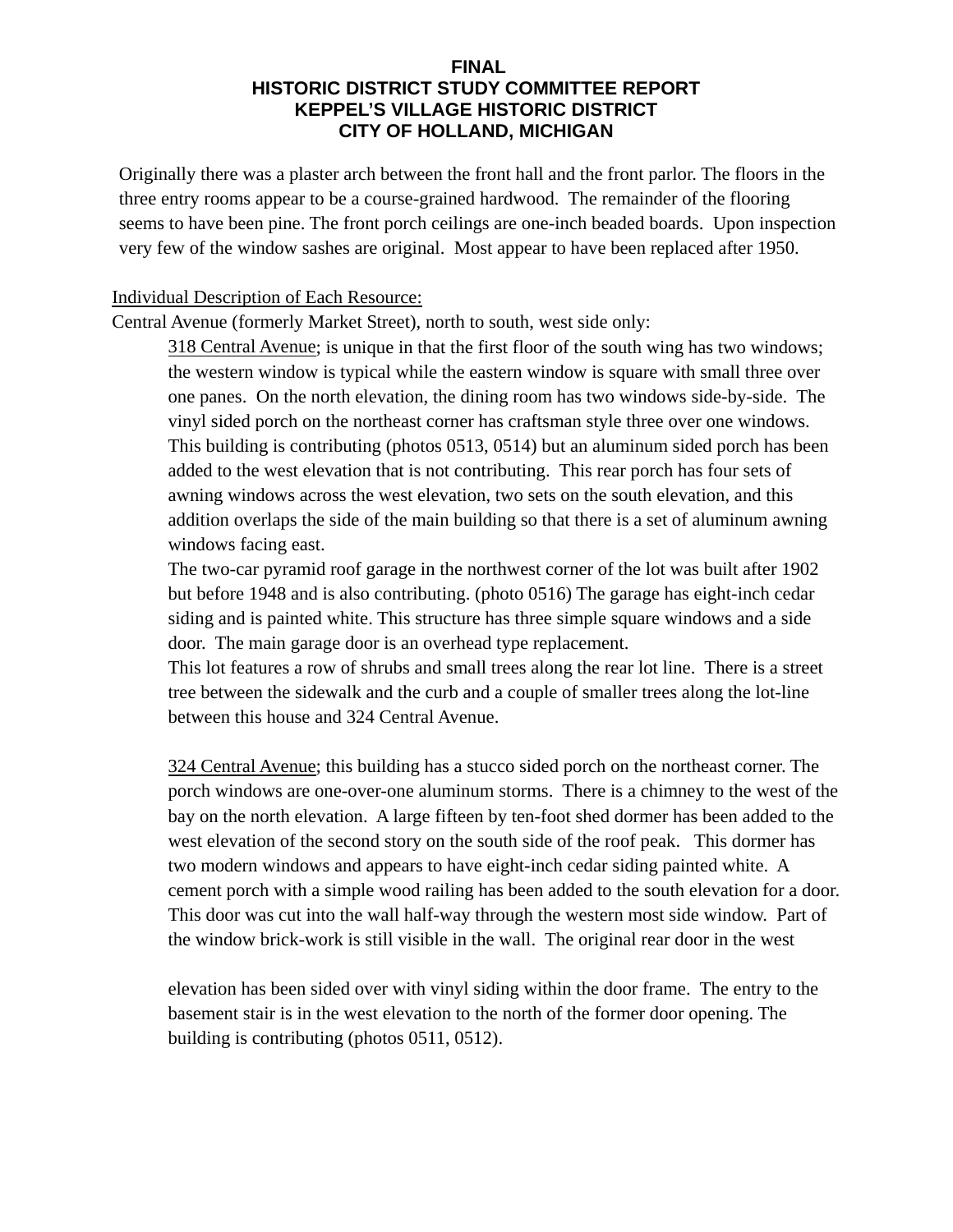This lot features two large maple trees along the west lot line and a large walnut on the south lot line and about 30 feet from the sidewalk. There is also an ornamental tree to the south of the facade porch steps.

330 Central Avenue; this building is the only one of the six that appears to have retained its original window sashes. These are heavily painted and do not appear to open. A unique aspect of this building is the set of three side-by-side windows for the dining room in the south elevation to the west of the bay. This building has a craftsman style brick porch on the southeast corner. This porch is constructed of wire-cut dark red brick and was modified after 1910. The porch has eight three-over-one windows on the south elevation and two either side of the door on the porch facade. There is a wood frame porch on the west façade that was added after 1902 but before 1948. The building is contributing (photos 0506, 0507, and 0509). A shed dormer has been added to the roof of the single story section of the north elevation attached to the rear of the second story. This non-contributing addition measures about ten by ten and has a single small modern window off-set on the north side. The vinyl siding is parallel to the roof line. The lot has a two-stall, pyramid roof, wood-frame garage in the northwest corner that was built after 1902 but before 1948. This building has a mixture of windows. The original windows appear to have been three rows of two, with the individual pains measuring about six by six inches. One of the windows has been replaced by a single pain. This structure is also contributing. (photo 0510, 0608).

This lot features two street trees between the sidewalk and the curb as well as one large maple on the south lot line about half way back and one large tree on the west lot line near the southwest corner.

334 Central Avenue; this building is unique in that instead of a single window in the south wall for the dining room there is a set of two windows in one opening and there is also a similar pair for the kitchen in the south elevation. As with 330, this building has a craftsman style brick porch on the southeast corner. The foundation and four support columns are constructed of dark red, wire-cut brick and appear to have been constructed after 1914. The windows are one-over-one similar to the house windows but there are two sets of four windows on the south wall and on the façade of the porch there are two such windows to the north of the door and one to the south. A brick garage constructed identically in detail and brick type and color, to the original house was added after 1902

but prior to 1948. The two windows in the north elevation in particular match the brick detail of the house. However, the lower bricks in the wall, particularly abutting the house, are spalling. A wood frame, vinyl sided addition has been added to the west elevation of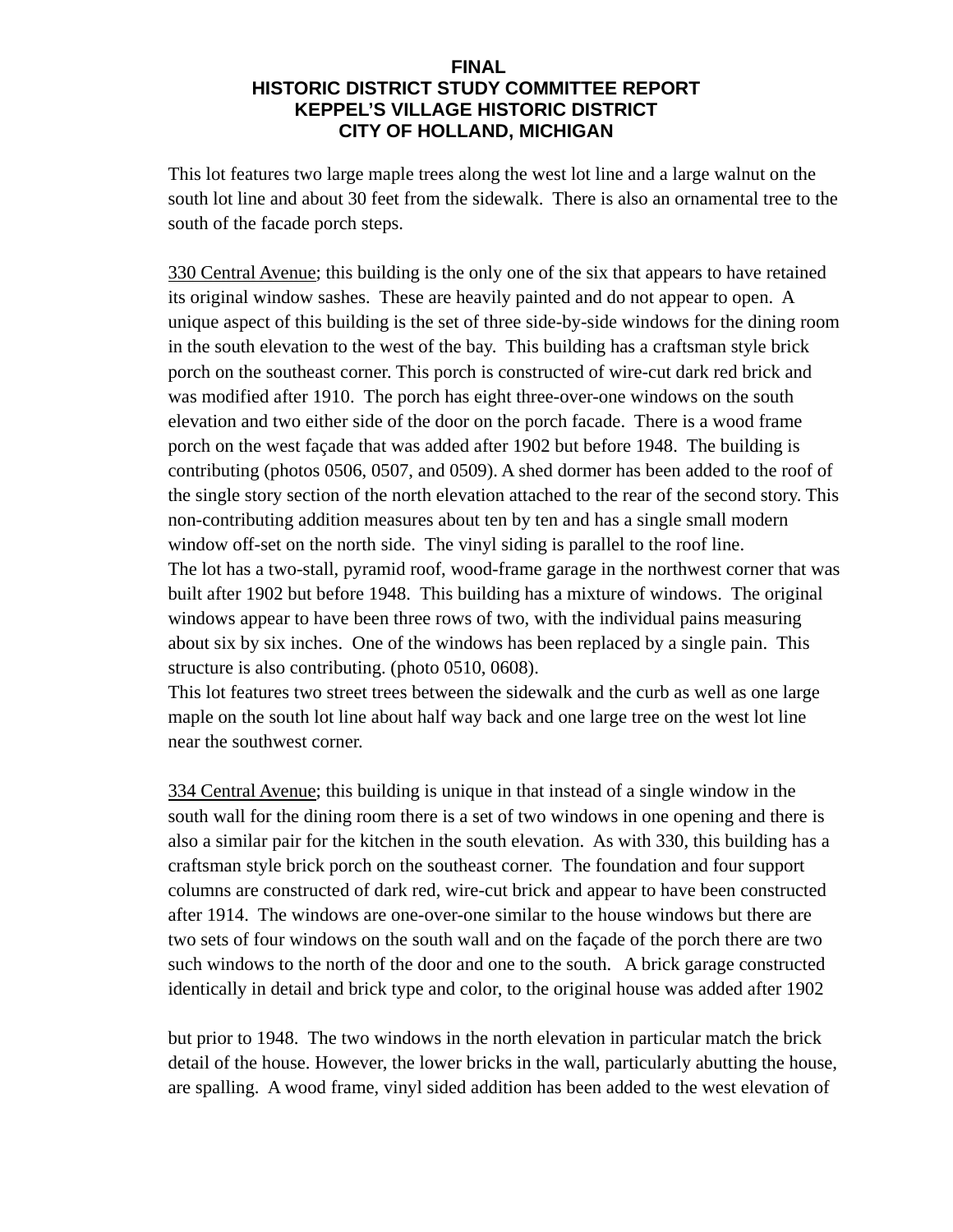the garage after 1948. The small square windows in the second floor above the bay have been replaced with white vinyl siding.

A long wood frame porch was added to the west elevation after 1902 but before 1948. This porch has a foundation of the same dark red, wire-cut brick as the front porch. However, the siding is vinyl. The windows in this porch are tall narrow two over two, there being two in the north elevation, five in the west elevation and two in the south elevation of the porch. This building is contributing. (photos 0501, 0502, 0504) This lot features several shrubs close to the house on the south elevation and one to the west of the garage. There are two flush-cut stumps in the south side yard between the house and the street and there is a large maple between the sidewalk and 13<sup>th</sup> Street about ten feet back from the corner of Central Avenue.

# West  $13<sup>th</sup>$  Street, south side

12 W.  $13<sup>th</sup>$  Street; this building has a craftsman style wire-cut, dark red brick porch on the northeast corner that was constructed after 1914. The southern- most window in the east elevation of the first floor has been shortened to allow for an interior kitchen sink. The brickwork was re-done in a professional manner duplicating the masonry of the house. The window on the opposite wall (west elevation) has been boarded over and covered with vinyl siding. This structure is contributing. (photos 0517, 0520).

A two-stall, wood frame, pyramid roof garage in the southwest corner of the lot was constructed prior to 1902 and is contributing. (photos 0521, 0606)

This lot features a large maple between the sidewalk and the street near the east lot line and another large maple on the east lot line about 25 feet south of the sidewalk. To the south of this tree are two evergreens and a row of lilacs.

# West  $14<sup>th</sup>$  Street, north side

11 W.  $14<sup>th</sup>$  Street; this building is unique among the six in that the mortar was not colored to match the brick. Another aspect of the building is the three side-by-side one-over-one windows in the east elevation at the north end for the kitchen as well as a basement door opposite in the west elevation. Additionally, the remnants of a wood porch on the southeast corner are in very poor condition. There are four posts, on concrete piles, that may or may not be original and no decking has survived. The entry has a small concrete landing with steps. The porch roof is in danger of collapse and additional four-by-fours have been used to stabilize the structure. The wood porch on the north elevation was added after 1902 but before 1948. This structure is contributing. (photos 0495, 0496, 0497 and 0498). Virtually all of the windows in this building have been replaced by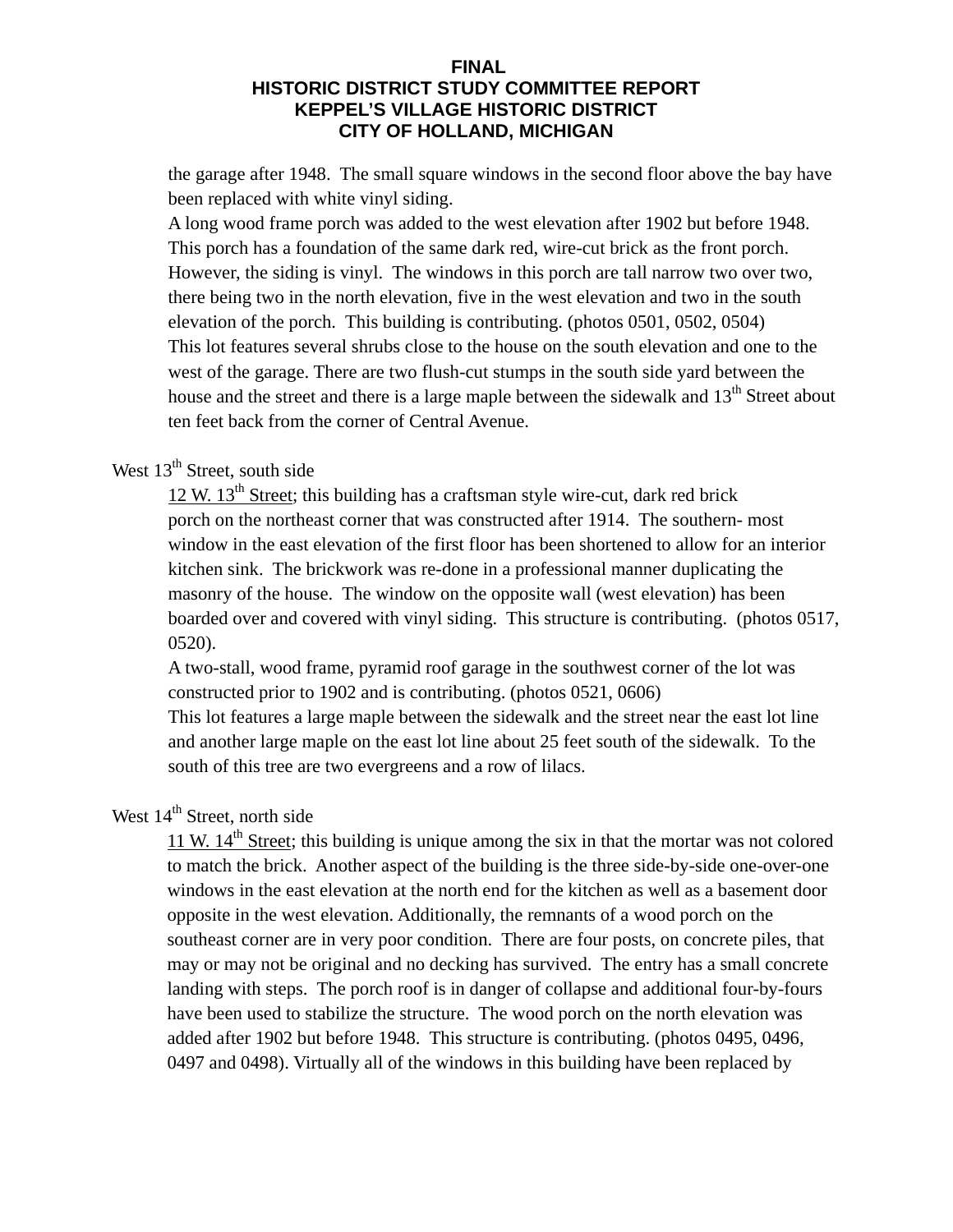modern one-over-one sashes. The few remaining original sashes are in extremely poor condition. All of the exterior doors have also been replaced.

A one-stall, wood frame, hipped-roof garage was built after 1902 but before 1948. There is a side door in the east elevation and a window with three rows of two panes also in the east elevation. This building is contributing. (photo 0499)

There is a concrete foundation wall in the northeast corner of this lot, parallel to the street and parallel with the facade of the garage. This foundation is about twelve feet long; eight inches wide flush to the grade. It is unattested in any of the Sanborn maps therefore its function is unknown. This property features the only topography in the district. There is a one-foot drop from the flush foundation to the north.

## **Non-Contributing Resource**

314 Central Avenue/6 W.  $13<sup>th</sup>$  Street; this is a wood frame, one-story ranch duplex built in 1966. The duplex was construed to replace the original Veneklassen brick house that was destroyed by fire. It has a pyramid roof with off-set attached garages on the west end and southeast corner. (photo 0615 This structure replaced the brick Queen Anne built by Oosting for Keppel in 1891. That house was built to the same plan as the houses at 318 and 324 Central as well as the house at 11 W.  $14<sup>th</sup>$  Street. This property was inherited by Christine Oggel (grand-daughter of Albertus Van Raalte) and in 1894 was occupied by Albert Keppel, clerk at Keppel and Sons. From 1897 to about 1902 the original house was occupied by Bastien D. Keppel, Albert's older brother, while he was serving as Ottawa County Sheriff. Oggel sold the house about 1911. The property is now in the proposed Keppel's Village historic district as it was constructed outside of the period of significance of the district as a contemporary addition. However it does sit between two contributing structures and was the location of the seventh Veneklassen brick house in this group. The lot itself is related to the historic event of the establishment of Keppel's Village (being the location of the first house) and was occupied by locally historic persons (the Keppel brothers).

#### **Contributing and Non-Contributing Resource Count**

The proposed Keppel's Village Historic District contains twelve resource, ten contributing historic and two non-contributing non-historic resources. 83% of the properties in the district are contributing to the Keppel's Village Historic District.

 $12$  W.  $13<sup>th</sup>$  Street:

 brick house - contributing wood garage – contributing 314 Central Avenue: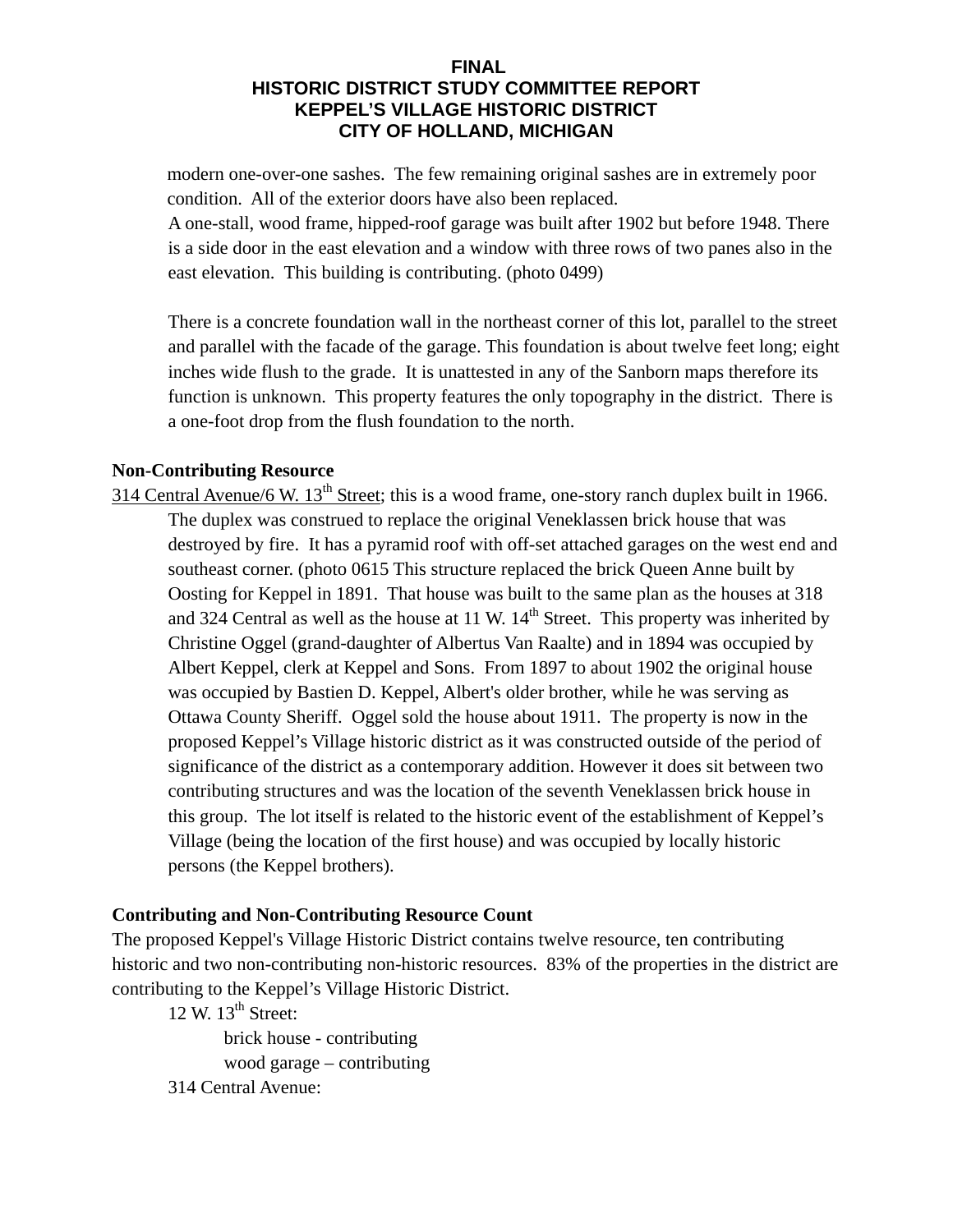wood house - non-contributing

 318 Central Avenue: brick house – contributing wood garage – contributing 324 Central Avenue: brick house – contributing 330 Central Avenue: brick house – contributing wood garage – contributing 334 Central Avenue: brick house – contributing 11 W.  $14<sup>th</sup>$  Street: brick house – contributing wood garage – contributing concrete wall - non-contributing Contributing – six brick houses and four wood garages Non-contributing – one wood house and one concrete wall

## **History of the Proposed District**

This proposed district is significant to Holland's architectural and historical record, and represents an important element in the physical and cultural development of the city.

## **General History of Holland**

Holland, Michigan was settled by immigrants from The Netherlands led by the Reverend Albertus C. Van Raalte. A conservative in religious matters, Van Raalte joined those who had seceded in 1834 from the state church of the Netherlands, the Dutch Reformed Church, because of its increasingly liberal theology. The seceders suffered considerable social and religious persecution and large numbers of them chose to immigrate to the New World. In 1846 the Rev. Van Raalte led a body of seceders to found a church oriented colony in America.

Arriving in New York on December 17, 1846 they proceeded westward settling in Holland, MI in February 1847. By the end of 1848 about 4000 Dutch immigrants had arrived in West Michigan. Religious dissension was not the sole cause of emigration, the potato blight of 1845 in the Netherlands contributed to the migration. Holland attracted many of those immigrants through the 1850's, and soon had several small industries including saw and grist mills, a tub factory and the Cappon-Bertsch Tannery, which began in 1857 and became the leading employer.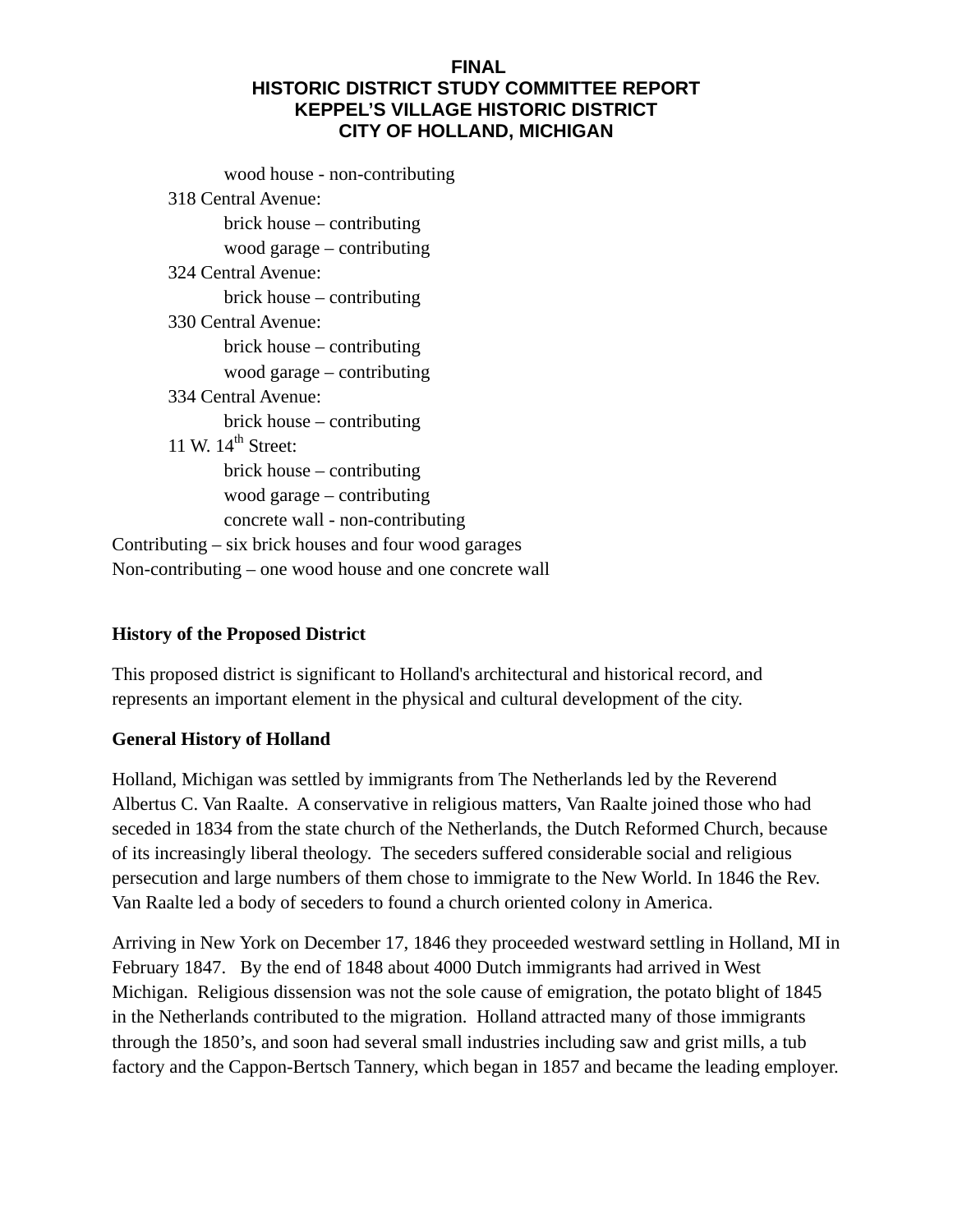The City of Holland was incorporated in 1867, with Isaac Cappon serving as the first mayor. By 1871, the Pere Marquette Railroad arrived. Disaster struck on Sunday October 8, 1871 when fire consumed a great portion of the city as fires burned in the drought-parched forests surrounding Holland and spread into the city itself, driven by high winds from the southwest.

Largely obliterated by fire and hurt by the recession following the panic of 1873, Holland nevertheless rebuilt quickly. In the late 1880's and 1890's the city saw a surging economic and population boom. During the four year period 1890-1894 the city's population grew 60% exceeding 9000 by the end of 1897.

Teunis Keppel saw the need for housing during this economic boom in the city and capitalized on the needs for workers in the community by building much needed housing in a convenient and accessible location. These structures of local brick were sturdy, utilitarian dwellings with minimal decorative features. However, each house shares the decorative detail of a facade having two angled corner windows with corbelled arches above in the first floor which give a European appearance to the general character of the district. Each house also features a cant sided, single story, gable end bay on one side which enhances this 'old world' charm.

## **Origins of Keppel's Village**

Lots 1, 2, 9 and 10, block 58 of the Original plat of the City of Holland, were apparently laid out as part of an unrecorded subdivision known as Cole's Plat. That plat is known only by reference in the deeds to these properties and is otherwise unattested in the legal records. These vacant lots, along with several others, came into the ownership of Pieter J. Oggel in about 1867 according to the tax rolls of the Village of Holland. There is no indication that any structures were built on these lots prior to the great fire of 1871, or by Oggel in the years after. Oggel was a minister, a professor at Hope College and the son-in-law of Albertus C. Van Raalte, the leader of the "Dutch Colony" in Michigan (Oggel Family File, Hope College Joint Archives). Oggel died in 1869 leaving these lots to his wife Johanna Marie Wilhelmina Van Raalte (Mina). In 1876 she married Teunis Jan Keppel, a widower with five children. Teunis Keppel immigrated to the United States as the leader of a second group of religious emigrants from the Netherlands in 1846 and joined Albertus Van Raalte's colony in 1847. Keppel was appointed an elder of the Dutch Reformed Church and remained a prominent leader to the end of his days. Keppel farmed until 1872 when he moved into Holland and started a fuel and building materials business in what was then the Village of Holland. When the city was incorporated in 1867, Keppel became the first city Marshall. (Padric Moore, Teunis Keppel Genealogy, n/d) (Elton Bruins et al, Albertus C. Van Raalte: Dutch Leader and American Patriot, )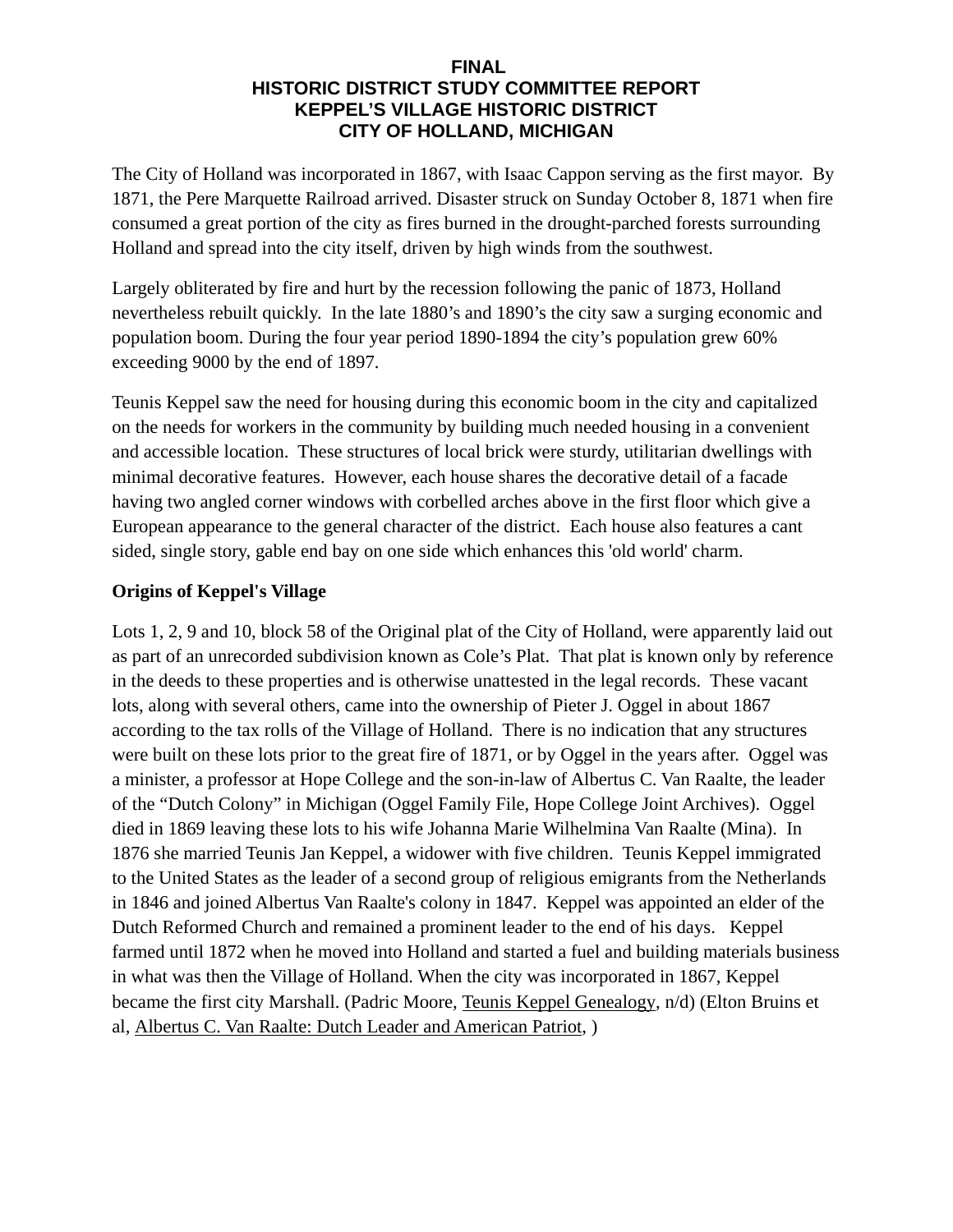After Pieter Oggel died, Mina continued to pay taxes on the vacant lots on Block 58 until about 1873. In 1878 the State Auditor General seized these properties for non-payment of taxes. In 1879 Teunis Keppel paid the back taxes and took ownership of the properties. In 1888 through a series of complicated deeds (none of which were recorded until 1890) Keppel transferred the ownership of lots 9 and 10 to his wife Johanna MW Keppel (Mina Oggel) as her widow's dower from Pieter Oggel. From the Register of Deeds records it appears that these lots were to be the inheritance of Peiter and Mina Oggel's daughter, Christina.

In October of 1890, the Ottawa County Times reported that P. Oosting and Sons had begun a row of five brick houses on Market Street (now Central Avenue) between 13<sup>th</sup> and 14<sup>th</sup> streets for Teunis Keppel. In August of 1895, the Ottawa County Times reported that a seventh brick house was to be added to "Keppel's Village". The mason was once again Pieter Oosting and Sons (Ottawa County Times, 1895). Teunis Keppel died in 1896, soon after the seventh house was completed.

The Oosting's utilized bricks from the Veneklassen Brick Company for the construction of all seven houses. Four of the houses were constructed to an identical house plan and the other three were constructed to a mirror image of the same plan. The brick-work is a modified garden wall bond with unique corbelled details. The foundations are brick as well. The porches were apparently wood, unenclosed and with a flat roof (Sanborn, 1896). While the Oosting's place of business was elsewhere in the City, the entire Oosting family lived directly across west  $13<sup>th</sup>$ Street in a wood-frame house at 17 W.  $13<sup>th</sup>$  (City Directory, 1897) The Oostings remained prominent masons for many years and descendants still operate businesses in the area.

The various city directories report that initially six of the houses were rented while the house at 314 Central was occupied by Albert Keppel, clerk, from about 1894. By 1897 the City Directory reports that this house was then occupied by Albert's brother Bastien D. Keppel, owner of Keppel & Sons dealer in fuel, lumber, lathe and shingles. B.D. Keppel had succeeded his father as city marshal and by 1895 had been elected Ottawa County Sheriff. This house and possibly three others had been inherited by Christina J. Oggel. Teunis Keppel's daughters, Johanna Rademaker and Jennie Stouthammer were named in Teunis Keppel's will to inherit at least one each of the other houses.

The 1897 Sanborn map only shows part of the block with the northern three houses facing Central Avenue and the house on  $13<sup>th</sup>$  Street. Only one outhouse is depicted. The 1902 Sanborn map shows all seven houses, all with outhouses, but only the house on  $13<sup>th</sup>$  has a garage.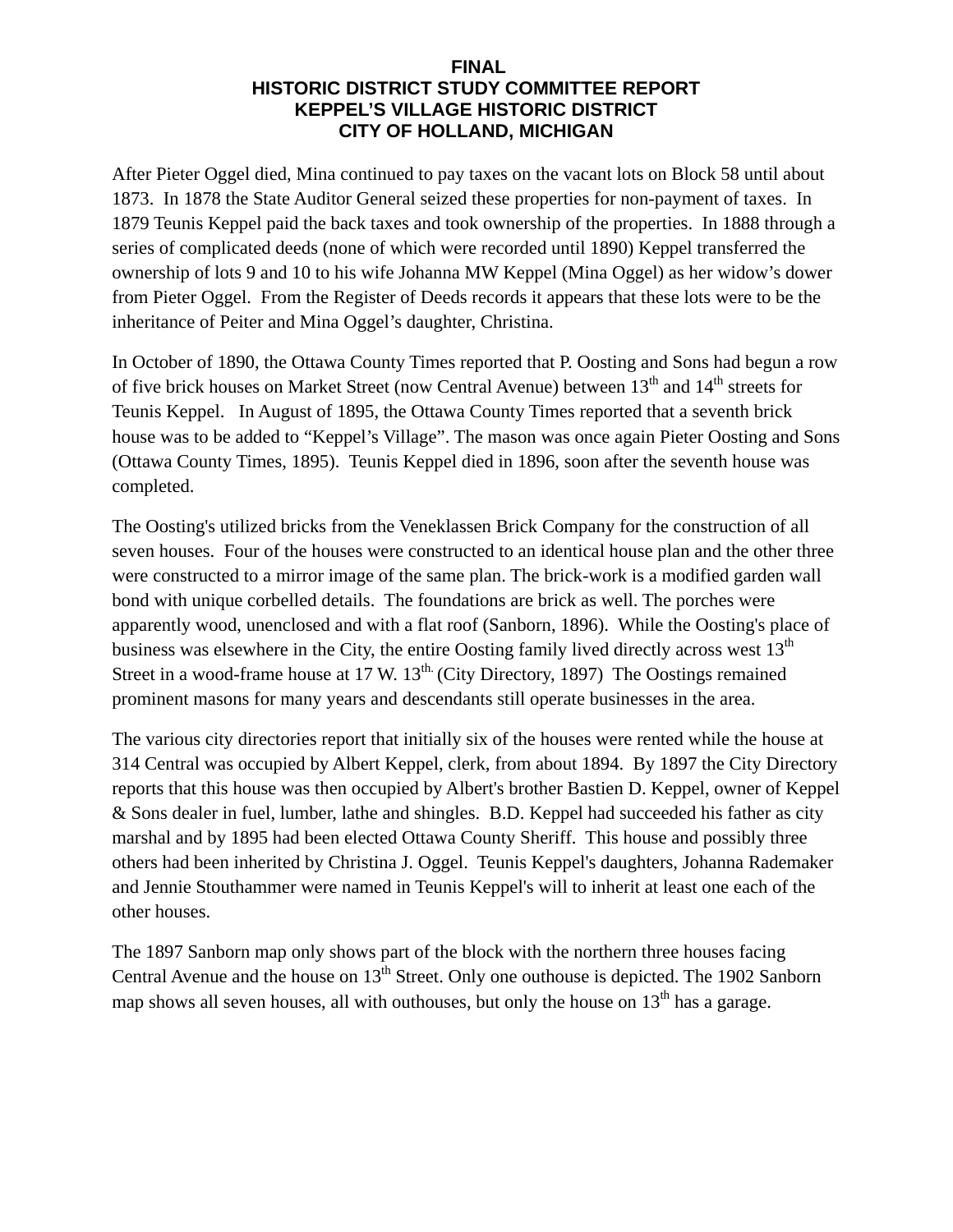## **Later Development of the Village**

By 1902 Christina Oggel was listed in the City Assessment Rolls as the owner of 314, 330 and 334 Central Avenue as well as 11 W.  $14<sup>th</sup>$  Street. She sold all of these houses to separate parties in 1911. Each new owner then took up residence. Johanna Rademaker held 318 Central Avenue, as a rental property until 1908. The house at 324 Central had been sold to William Stephenson and 12 W. 13<sup>th</sup> had been purchased by Abraham Borgman in 1902. Both new owners occupied these houses. (City Directory, 1902)

The brick front porches on 12 W. 13<sup>th</sup> Street, 330 Central Avenue and 334 Central Avenue as well as the rear porch on 334 Central Avenue are all constructed of a dark red, wire-cut brick. These front porches retained the original flat roof but otherwise have a Craftsman architectural appearance in both the form of the porch walls and windows. The process for making this type of brick was not developed until sometime after 1910. The brick garage added to 334 Central was done in a sympathetic manner with the window arches matching the brick and masonry style of the house. It has not been possible to date this garage addition other than prior to 1948. The two wood frame garages also fall within this time period, as do several of the rear porches.

Evidence from the City Directories indicates that both 318 and 324 Central had become owneroccupied duplexes prior to 1914. After 1920, 330 Central was also occupied as a duplex.

Each of these houses became owner occupied prior to 1920. Sometime after about 1960 the house at 314 Central was destroyed by fire and replaced with a single-story, wood frame, ranchstyle duplex. This duplex is now owned by Hope College and is used for visiting professors and students. By 1988 the remaining six house had come into the ownership of Central Avenue Partners, LLC and were all used as rental units. This ownership was broken up between 2007 and 2009 as five of the houses had been acquired by Dr. Richard Strabbing and Dr. Boyd Kroeze. Each house was placed in a separate LLC but were all managed by Robert Strabbing as rental units. Thus five of the houses have returned to their original use.

## **Significance of the Proposed District**

The Keppel's Village Historic District is significant under National Register Criterion B. for its association with the lives of persons significant in our past, and under C, for its embodiment of the distinctive characteristics of a type of architecture and planning.

The areas of significance are ethnic, architecture, and community and planning development. The district's primary period of significance is from 1890 to 1896, when the houses were initially constructed. The district has a secondary period of significance from 1911 to 1948. After the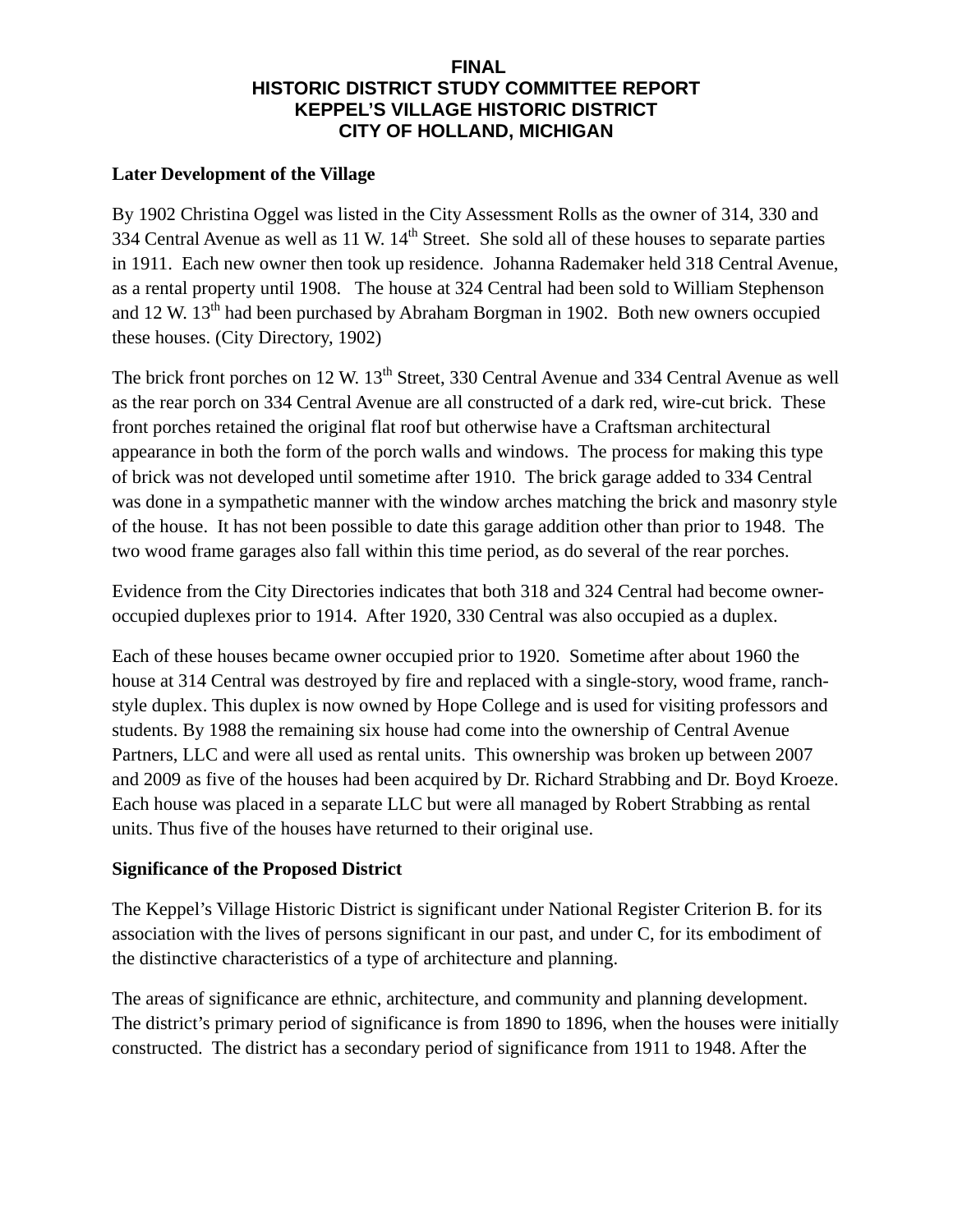ownership changed from rental to owner-occupied, the front porches were altered, most of the rear or side porches were added and all of the garages built.

These six nearly identical houses, developed intentionally as both affordable housing and as a village, are unique for the late  $19<sup>th</sup>$  and early  $20<sup>th</sup>$  Century period in western Michigan. The highstyle elements were intended to give a sense of pride to the residents, who would have otherwise been found in structures of lesser quality. This style also clearly reflects the ethnic heritage of the Holland community both by enhancing the variety of architecture in the city and adding to the ethnic imprint by sheer quantity. The sponsorship of this development by a very prominent member of the original founding fathers of the Dutch colony further adds to the importance of the structures to local history as well as to the history of the development of the state of Michigan. The fact that all six were constructed by the same mason, whose family remains prominent, adds to the local importance of this district. Finally, the direct connection, via inheritance, to a daughter of the great leader Van Raalte himself is a critical factor arguing for the preservation of this group of buildings.

## **The National Register Criteria**

The quality of significance in American history, architecture, archeology, engineering, and culture is present in districts, site, buildings, structures, and objects that possess integrity of location, design, setting, materials, workmanship, feeling, and association, and:

B. That are associated with the lives of persons significant in our past:

*Teunis Jan Keppel was born in the Netherlands in 1823. He was associated with the Rev. H.R. Scholte Group from the Utrecht Association, a conservative branch of the Reformed Church. In 1847 Keppel was sent to the United States to inspect previously established colonies of Dutch Reformed Church immigrants to determine the suitability of these colonies for the Scholte Group. Keppel and an associate traveled first to St. Louis, Missouri, and then to Holland, Michigan in their quest. Keppel recommended the Holland colony founded by Albertus Van Raalte. Initially Keppel owned a farm in the area near Holland. He was also appointed to be an elder of the church. In 1872 he sold his farm and moved into the village of Holland to start a building supply company known as Keppel & Sons and subsequently known as Modern Hardware-Keppel Division, 65 E. 8th Street until its sale and relocation to Holland Township as Modern Hardware in 2000. Keppel become the first Marshall of the City of Holland after it was incorporated. About this time Keppel was widowed and in 1876 he married the widow of Pieter Oggel, Johanna Marie Wilhelmina Van Raalte, the daughter of Albertus Van Raalte. Keppel's son Bastien followed him as city Marshall and was later elected County Sheriff. Teunis Keppel was the last survivor of the original elders of the Holland colony's Dutch Reformed Church when he*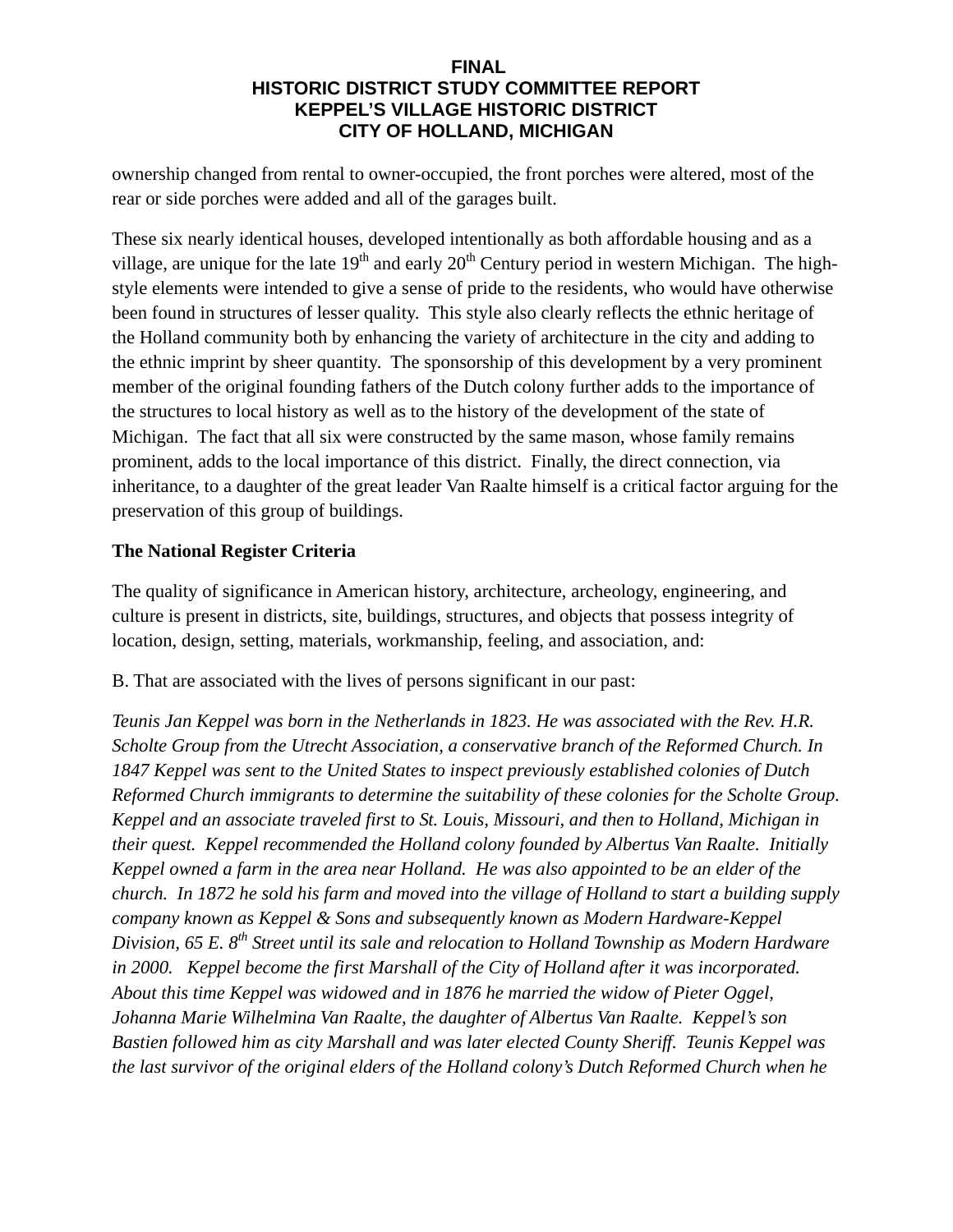died in 1896. His brick home on east 12<sup>th</sup> Street (which still stands) was built by Pieter J. *Oosting and Sons, who built many of the brick homes in Holland after the great fire of 1871. Among these houses was the row of seven nearly identical houses along Central Avenue between 13th and 14th streets known as "Keppel's Village". (Ottawa County Times, 1895)* 

C. That embodies the distinctive characteristics of a type, period, or method of construction, or that represents the work of a master, or that possesses high artistic values, or that represents a significant and distinguishable entity whose components may lack individual distinction:

*Keppel's Village represents a Nineteenth Century version of "affordable housing". This row of nearly identical, vernacular brick houses were initially rented to small shop managers, local merchants, craftsmen and widows (city directories, 1897 & 1901). Ornamental detail was kept to a minimum yet there are elements of fine workmanship in the basic design. In particular the corbelled corner arches over the two angled first floor windows on the corners of the façade give a distinct character and a feel of old world Europe charm to the houses individually and as a streetscape. The single-story canted bay on the porch elevation also has corbelling that allows the gabled-end roof to be squared off. Again, this too gives an old-world feel to the architecture. Finally the water table is also constructed by a corbel line three bricks high.* 

*The three porches that were altered with wire-cut red brick are done in a 'Craftsman' style with windows from that later period. It is deduced from the fact that none of the original wall or railing and foundation materials of the porches survive that, except for the flat roof, either the original design or materials was faulty. These porch alterations, being over fifty years old have taken on a significance of their own. The garage addition to 334 Central is a different matter. This addition, except for the current door, copied the materials and even the window arches of the original structure. This too was constructed prior to 1948. The four detached wood frame garages were also constructed prior to 1948, but as with the porches, reflect the use and conditions of the later period of development and are thus less of an issue for historic preservation.*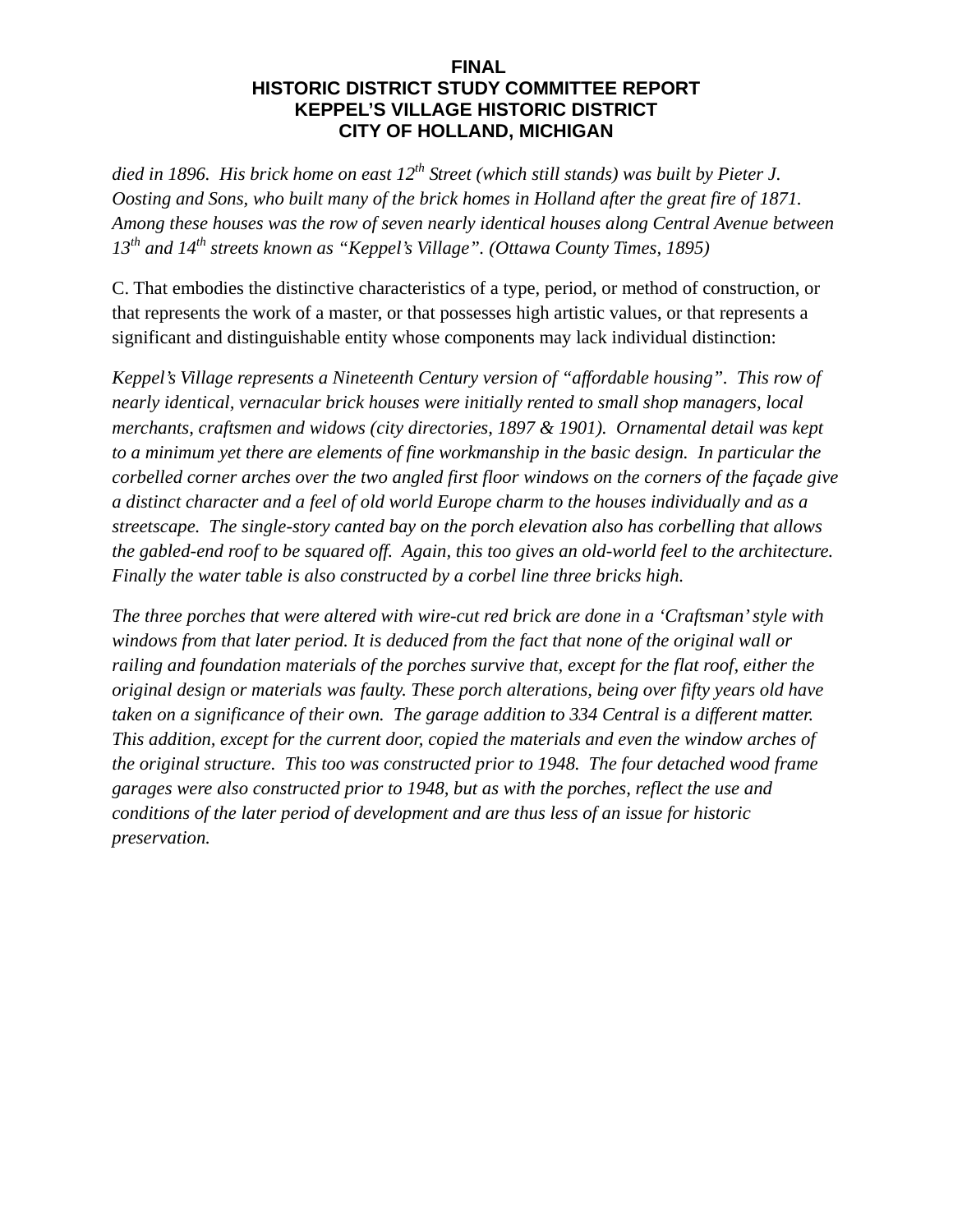## **Bibliography**

Bruins, Elton; Jeanne M. Jacobson, Larry J. Wagenaar, Albertus C. Van Raalte: Dutch Leader & American Patriot,

Business & City Directory, Holland, Michigan 1894, J.D. Kanter, Holland, Michigan.

City Directory & Ottawa County Gazetteer 1908, The Interstate Directory Company, Marion, Indiana, Tribune Company Printing.

City of Holland, General Property Information, City Assessor's Office.

City of Holland, Ottawa County, Michigan, 1896, 1902, and 1948, Sanborn Map Company, New York.

City of Holland Tax Records, Assessment Rolls,  $2<sup>nd</sup>$  District of the  $3<sup>rd</sup>$  Ward: 1867, 1869, 1870, 1871, 1872, 1873, 1879, 1881, 1885, 1886, 1887, 1888, 1889, 1890, 1891, 1894, 1895, 1902, 1908, 1911, 1921, 1937, 1970, 1988, 1993, 2001, and 2009; Holland Museum Archives.

Douma, Michael, Veneklasen Brick, William B. Eerdmans Publishing Co., Grand Rapids, Michigan, 2005.

Holland City Directory, 1897-1898; 1901-1902; 1903-1904; 1913-1914; J.D. Kanter, Holland, Michigan.

*Holland City News*, No. 3, "City & Vicinity", October 18, 1890.

*Holland City News*, "Obituaries", December 5, 1896.

Holland, Grand Haven, Zeeland, Coopersville & Spring Lake, Cities, Villages and Rural Directories, 1924-1925.

*Holland Sentinel*, "100 Years Ago Today", June 30, 1991.

Kools, W.C.; Sarah Jo Boven Kools, The History of Holland Hospital, unpublished manuscript, 1985, Herrick Public Library, Holland, Michigan.

Moore, Padric, Teunis Kepple Genealogy, unpublished manuscript, translation from *De Hollander*, 1896.

*Oggel Family File, Holland Museum Archives,* unpublished photo-copies, no date.